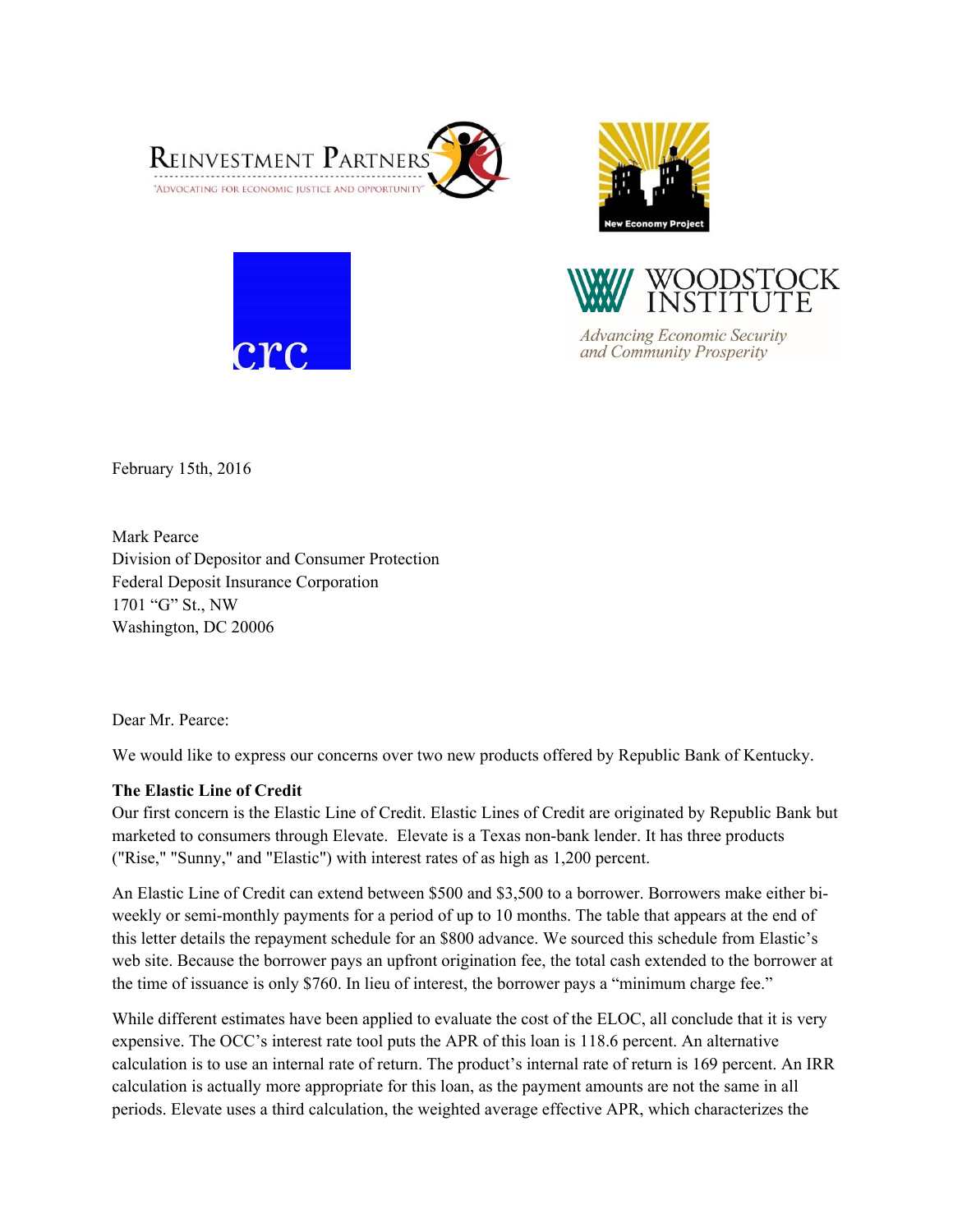product at 88 percent. Regardless, this is clearly a loan whose cost is well beyond 36 percent. While loans at this interest rate would be illegal under many state laws, Elevate is avoiding those restrictions by partnering with a bank. This description was recently published in the Financial Times:

*Republic Bank and Trust Company, the Kentucky bank, lends to the public and pays Elevate a fee for its underwriting and branding. These partnerships are not uncommon for the simple reason that while non-bank lenders have to obey state usury laws in the US, banks are granted the right to avoid local interest rate caps and instead abide by the rules of their home state<sup>1</sup>.* 

This is reminiscent of the rent-a-charter model that was once used to fund payday loans.

### **Following the Money**

Three financial institutions work together to offer this product: Republic Bank, Elevate, and Chicago hedge fund Victory Park Capital.

Consumers understand the Elastic Line of Credit to be a product of Elevate. Elevate is responsible for marketing. It screens the applicants and operationalizes underwriting. It is Elevate that pre-approves and solicits new accounts through direct mail marketing.

Once the consumer has completed the application, the loan is originated by Republic. Republic holds on to a portion of the loan after origination. The rest flow into a stream of payments and obligations in a complex supply chain that involves hedge funds, variable interest entities ("VIEs"), special purpose vehicles ("SPVs"), credit default swaps, and securitized loans.

Victory Park Capital is the financier to Elevate. Victory Park Capital Management, LLC, a subsidiary of Victory Park Capital, has issued a \$335 million credit facility to Elevate. Those funds are used across all of Elevate's operations.

Victory Park Capital Advisors, described by Elevate as "an affiliate" of Victory Park Capital, has also issued the loan that funds Elastic SPV. That loan is referred to as the ESPV (Elastic Special Purpose Vehicle) credit facility. Victory Park Management LLC charges interest of 13 percent plus a spread based upon the 3-month London Inter-Bank Overnight Rate to Elastic SPV.

Elastic SPV is a stand-alone special purpose vehicle. Elastic SPV bases itself in the US Cayman Islands in order to qualify for lower tax liabilities. The performance of its loan portfolio impacts the financial performance of both Victory Park and Elevate.

With dollars loaned to it from Victory Park Capital Advisors, Elastic SPV buys the participation rights to 90 percent of the proceeds from Elastic Line of Credit accounts. They are purchased from Republic Bank. Republic Bank holds the right to 10 percent of future cash flows.

Elevate then enters into a credit default protection agreement with Elastic SPV. Effectively, Elevate is insuring Elastic SPV against higher-than-expected loan losses. Indirectly, Elevate's assumption of the risk acts as a credit enhancement to Victory Park Capital Management (the lender to Elastic SPV). In exchange for that downside risk, Elevate earns a premium from Elastic SPV.

<sup>&</sup>lt;sup>1</sup> Shubber, Kadim. "Why This Subprime Lender Funds Loans through the Cayman Islands." Financial Times. January 19th, 2016. http://ftalphaville.ft.com/2016/01/19/2150488/why-this-texas-subprime-lender-routes-loansthrough‐the‐cayman‐islands/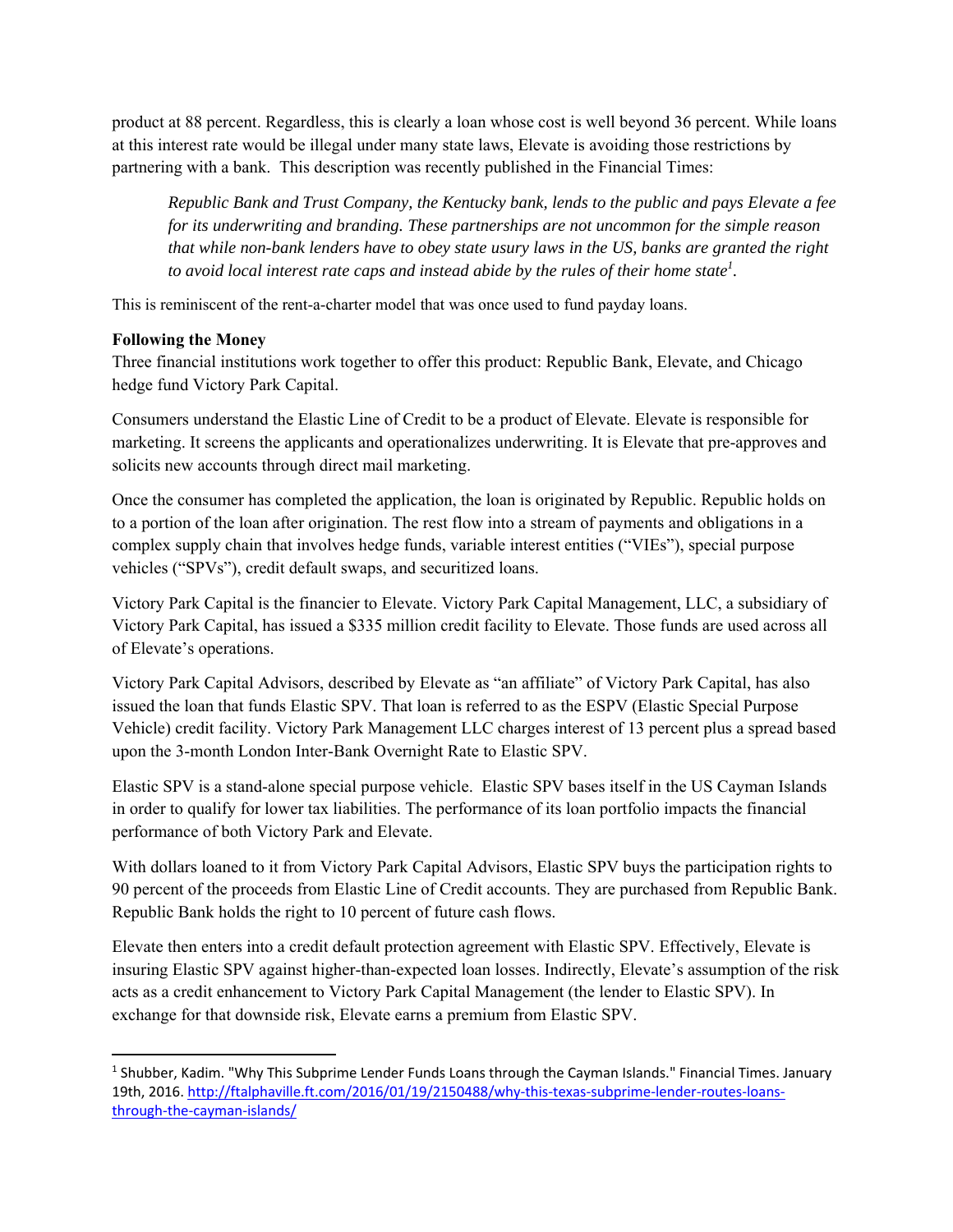While Republic is not the only responsible party to this process, it is fulfilling a necessary role. Without the regulatory privilege afforded to the bank by the virtue of its charter, the other players would not be able to do business at these rates of interest. We believe that their role is essentially a new iteration of the "rent-a-charter" model.

# **Concerns over the Outsourcing of Underwriting to a Third-Party**

We believe that the underwriting associated with the loan may not be appropriate for an FDIC-regulated institution. Elevate does not use traditional tools like credit scores. Rather, Elevate incorporates a variety of alternative data points into its scoring model. In their most recent filing, Elevate does provide some description of their unusual approach:

*We assess over 10,000 data inputs while developing our segmented credit models and are currently using the 11th generation of our proprietary credit scoring model...We have built a team of over 35 data analysts in our Risk Management department including 25 staff members with advanced degrees and ten with PhDs. Our Advanced Analytics team is primarily focused on analysis of new (typically non-traditional) data sources and analytical techniques.*

But this must prompt the question of how these practices interact with rules like the Fair Credit Reporting Act, the Equal Credit Opportunity Act, and perhaps the Bank Secrecy Act.

Elevate acknowledges that it falls under regulatory supervision for each of those laws. But we believe that the FDIC should explore the question of how Republic Bank's participation in the Elastic Line of Credit fits within these laws. We are concerned that the use of Elevate's underwriting information puts Republic in the position of violating these rules.

The 2015 Advisory on Effective Risk Management Practices for Purchased Loans and Purchased Loan Participations<sup>2</sup> would seem to support these concerns. The Advisory holds banks accountable for the credit analysis used by third-party underwriting. The FDIC said

*"Financial institutions that purchase loans or participations should perform the same degree of independent credit and collateral analysis as if they were the originator… This assessment and determination should not be contracted out to a third party. To the extent the purchasing institution relies on a third party's credit models for credit decisions (such as for consumer credits), the institution should perform due diligence to assess the validity of the credit model."* 

This suggests that it is not possible to firewall a lender from expectations for compliance with rules governing the provision of credit.

Further, we ask the FDIC to review how Republic's role in the product conforms to other pre-existing regulatory standards:

*Interagency Guidelines Establishing Standards for Safety and Soundness (2000)*: Institutions are accountable for loan documentation, credit underwriting, and asset quality. This guidance is specific that banks should verify that a borrower has the ability to repay a loan.

 2 https://www.fdic.gov/news/news/financial/2015/fil15049a.pdf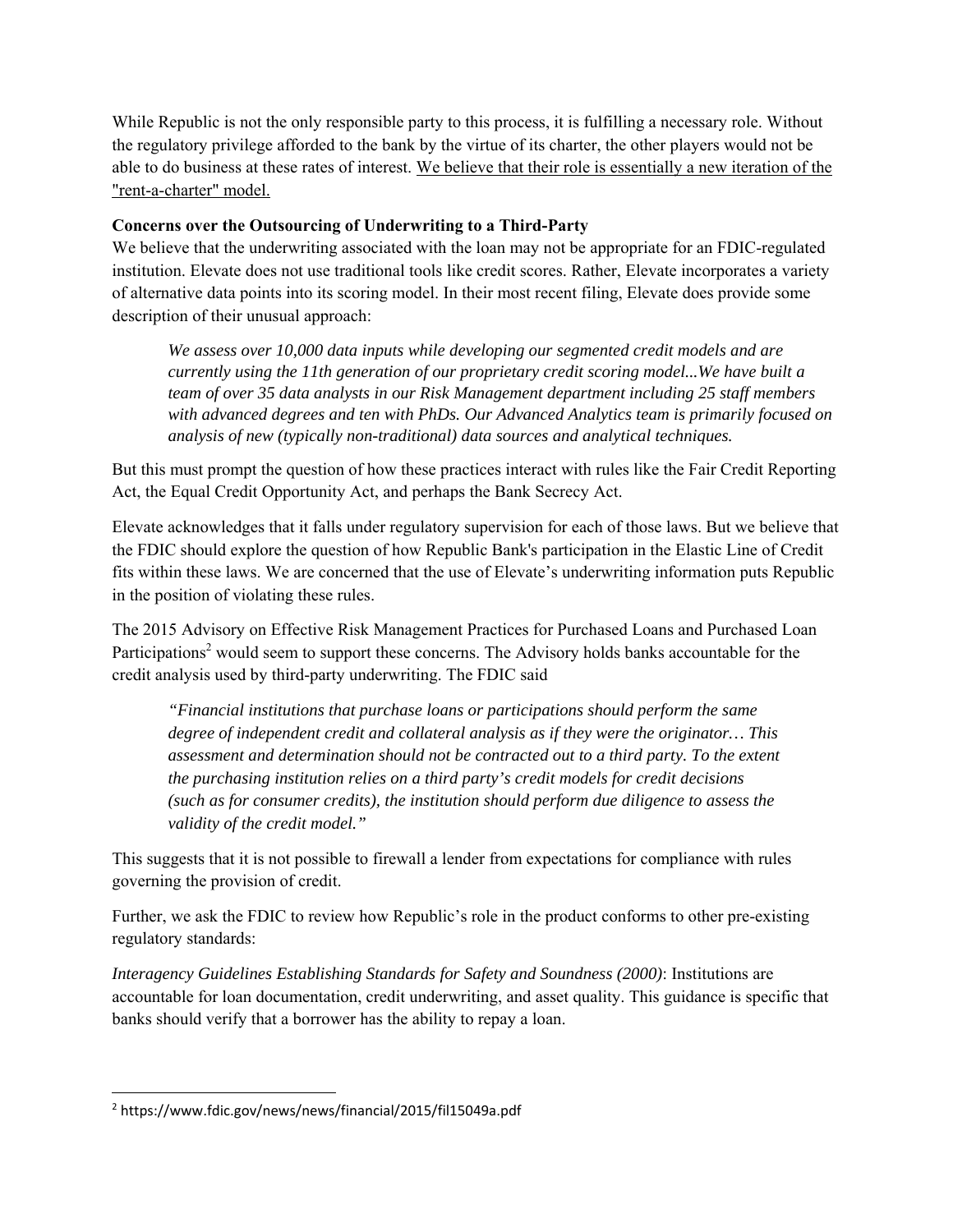*Guidance for Managing Third-Party Risk (2008)*: Institutions that enter into arrangements with thirdparties should make sure that policies are in place to control risks. This has been applied in the past to relationships between banks and independent tax preparers, where those preparers were facilitating refund anticipation loans originated by banks.

*Final Joint Guidance on Leveraged Lending* (2013): Institutions that purchase participations in loan portfolios should conduct a "thorough and independent examination before committing funds."

The use of social media is a related area that may be of concern. In 2013, the FDIC and other bank regulators published a guidance on the use of social media in underwriting<sup>3</sup>. The report noted that the use of social media could conflict with consumer protection, compliance, and reputational risk rules. Elevate does not reveal the contents of its model. However, they have disclosed that they advertise on Facebook.

It would set a dangerous precedent to allow banks to avoid responsibility for complying with existing law if they could merely outsource their underwriting to a third party.

### **Easy Advance Tax Refund Related Loan**

Republic Bank has also created a new refund loan product for tax refunds. It is slightly different than past approaches, as the new pricing system generates fees not from consumers but instead from tax preparers. The preparer pays a fee of \$35 to facilitate the distribution of an advance of up to \$750 to the filer

Republic describes the product as a "tax-refund related loan," but not "the actual tax refund."

Tax preparation pricing has become far more opaque. Consumers may believe that they are now accessing a free advance product. But businesses do not provide services for free. Banks do not take risk for free. These loans are not free. Republic has redeployed a product in a deceptive package, using a la carte pricing as a means of evading the law.

To our point about deception, consider how one service bureau described the free tax refund advance product that they were offering in conjunction with a non-bank lender:

*With our free bank products, we're confident that even after this fee, your clients will save an average of \$20 to \$60 per return when compared to your current software provider's bank product fees, state bank fees, transmission fees, technology fees, and other junk fees. This is money you can stick directly into your own pocket by increasing your own prep fee \$20 to \$60 per return, while keeping the overall cost to the client the same as last year.* 

This is a communication intended for tax preparers, but it shows how consumers are being duped by deceptive pricing.

As well, this product undermines the safety and soundness of the bank. Republic takes between 24 and 48 hours before disbursing an advance. This means that advances will be made before the IRS has approved the return. If it happens that the IRS subsequently rejects the refund or reduces the size to less than the amount of the advance, then Republic Bank takes the loss.

We believe that the FDIC should act to prevent Republic from continuing its role in these programs.

<sup>3</sup> http://www.occ.treas.gov/news‐issuances/bulletins/2013/bulletin‐2013‐39.html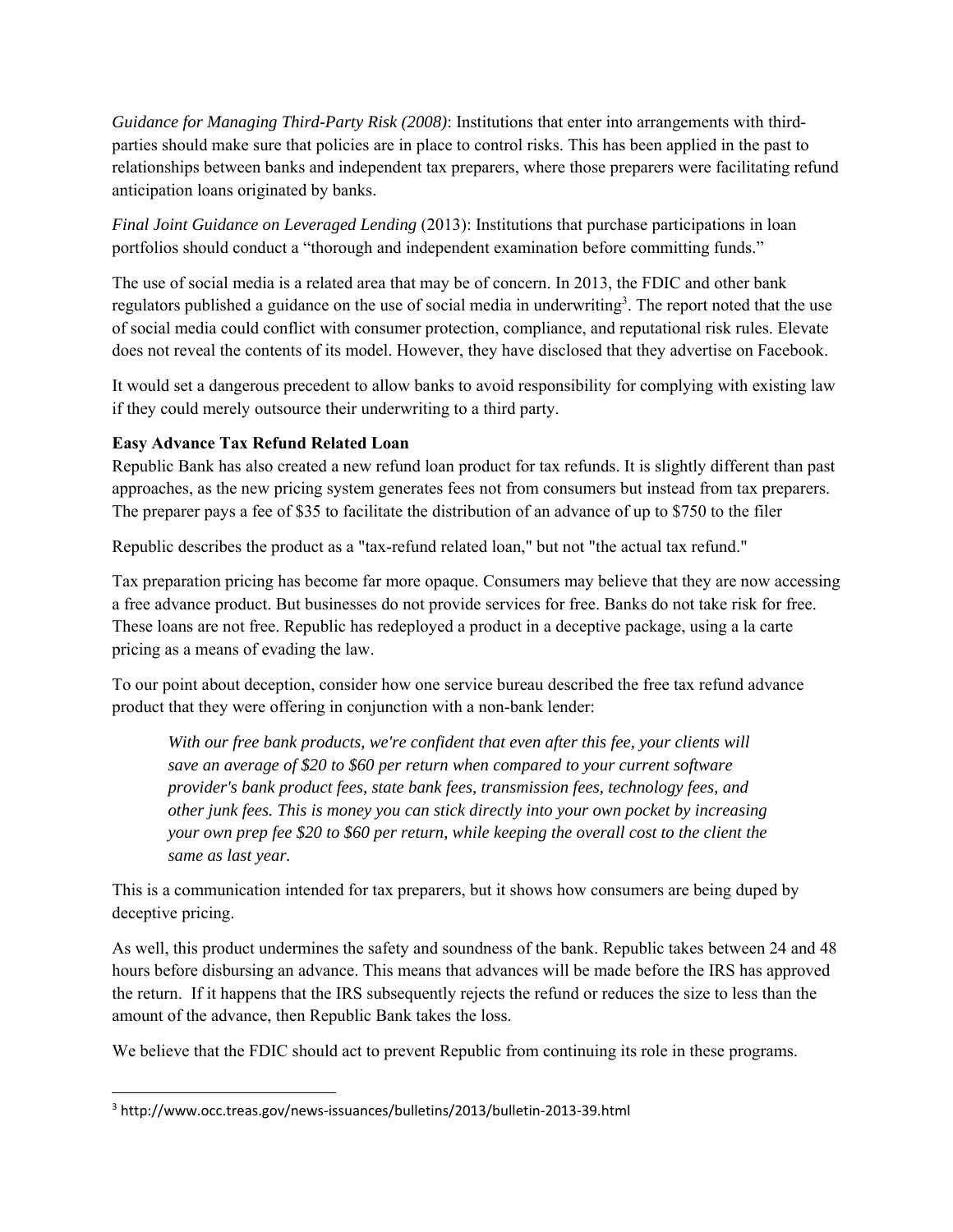We appreciate your ongoing concern for the needs of consumers.

Sincerely,

Reinvestment Partners 110 E. Geer St. Durham, NC 27701

Woodstock Institute 29 E. Madison St., #1710 Chicago, Illinois 60602

New Economy Project 121 W. 27<sup>th</sup> St., Suite 804 New York, New York 10001

California Reinvestment Coalition 474 Valencia St., Suite 230 San Francisco, California 94103